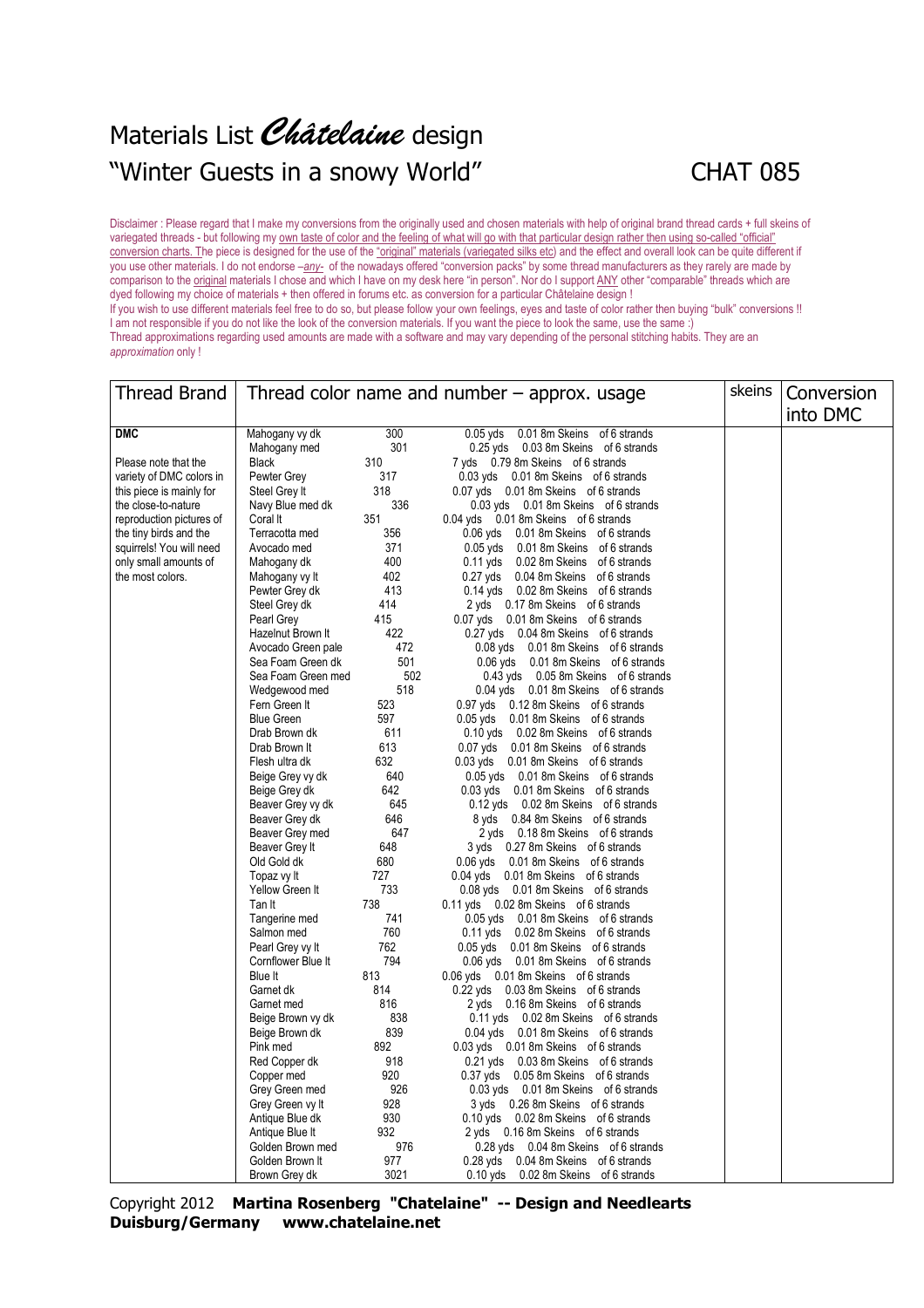|                               | Brown Grey med                              | 3022         | 6 yds 0.60 8m Skeins of 6 strands         |    |                     |
|-------------------------------|---------------------------------------------|--------------|-------------------------------------------|----|---------------------|
|                               | Brown Grey vy It                            | 3024         | 3 yds 0.29 8m Skeins of 6 strands         |    |                     |
|                               | Mocha Brown vy dk                           | 3031         | 2 yds 0.14 8m Skeins of 6 strands         |    |                     |
|                               | Mocha Brown med dk                          | 3032         | 3 yds 0.24 8m Skeins of 6 strands         |    |                     |
|                               | Green Grey med                              | 3052         | $0.03$ yds<br>0.01 8m Skeins of 6 strands |    |                     |
|                               | Laurel Green med                            | 3364         | 0.07 yds 0.01 8m Skeins of 6 strands      |    |                     |
|                               | Shell Pink med dk                           | 3722         | 0.11 yds 0.02 8m Skeins of 6 strands      |    |                     |
|                               | Mahogany It                                 | 3776         | 0.46 yds 0.06 8m Skeins of 6 strands      |    |                     |
|                               | Terracotta vy dk                            | 3777         | 0.16 yds 0.02 8m Skeins of 6 strands      |    |                     |
|                               | Terracotta med It                           | 3778         | 0.03 yds 0.01 8m Skeins of 6 strands      |    |                     |
|                               | Pewter Grey vy dk                           | 3799         | 0.02 yds 0.01 8m Skeins of 6 strands      |    |                     |
|                               | Christmas Red It                            | 3801         | 0.10 yds 0.02 8m Skeins of 6 strands      |    |                     |
|                               | Golden Brown med dk                         | 3826         | 0.28 yds 0.04 8m Skeins of 6 strands      |    |                     |
|                               | Terracotta med dk                           | 3830         | 0.09 yds 0.01 8m Skeins of 6 strands      |    |                     |
|                               | Autumn Gold dk                              | 3853         | 0.30 yds 0.04 8m Skeins of 6 strands      |    |                     |
|                               | Rosewood dk                                 | 3857         | 0.05 yds 0.01 8m Skeins of 6 strands      |    |                     |
|                               | Rosewood It                                 | 3859         | 0.05 yds 0.01 8m Skeins of 6 strands      |    |                     |
|                               | <b>Winter White</b>                         | 3865         | 7 yds 0.79 8m Skeins of 6 strands         |    |                     |
|                               | Ultra very Light Mocha Brown                | 3866         | 2 yds 0.16 8m Skeins of 6 strands         |    |                     |
|                               | White bright                                | B5200        | 2 yds 0.14 8m Skeins of 6 strands         |    |                     |
| <b>Gloriana Silk</b>          | Arroyo                                      | GLO 172      | 2 yds 0.20 Skein 6 yd of 12 strands       |    | n.a. choose between |
|                               |                                             |              |                                           |    | DMC 415 or 225      |
| <b>Rainbow Gallery Petite</b> | Silver                                      | PB 04        | 13 yds 0.46 Card 25 yd of 1 strands       |    |                     |
| <b>Treasure Braid</b>         | <b>Black</b>                                | <b>PB 05</b> | 29 yds 1.05 Card 25 yd of 1 strands       | 2x |                     |
|                               | <b>Frosty Sparkle</b>                       | <b>PB 47</b> | 10 yds 0.35 Card 25 yd of 1 strands       |    |                     |
|                               | <b>Black Silver</b>                         | PB 59        | 10 yds 0.36 Card 25 yd of 1 strands       |    |                     |
| Delica Beads size 11          | Del 114                                     | 104 beads    |                                           |    |                     |
|                               | Del 1818                                    | 108 beads    |                                           |    |                     |
|                               |                                             |              |                                           |    |                     |
| Swarovski Crystals            | "a" => Crystal AB => 12 pc.                 |              |                                           |    |                     |
| 5301 - 4mm Bicones            |                                             |              |                                           |    |                     |
|                               |                                             |              |                                           |    |                     |
| Zweigart Belfast 3609         |                                             |              |                                           |    |                     |
| 16/32 count linen             | MERE Design size = $182 \times 96$ stitches |              |                                           |    |                     |
| White, cream or BLACK.        |                                             |              |                                           |    |                     |
| Lightest Blue or              | Add free fabric to your own taste !         |              |                                           |    |                     |
| Turquoise, or Rosé.           |                                             |              |                                           |    |                     |
| Winter colors Maybe           |                                             |              |                                           |    |                     |
| even a snowy grey - do        |                                             |              |                                           |    |                     |
| a floss toss to find your     |                                             |              |                                           |    |                     |
| favourite!                    |                                             |              |                                           |    |                     |
|                               |                                             |              |                                           |    |                     |
|                               |                                             |              |                                           |    |                     |

Most of the these charts below are not only available as printed chartpacks from my distributor www.europeanxs.com or shops, but as well as charts for download, self-print and enlarge (in bw & color) . Info on my homepage. Charts with \* are NOT available for download.

| CHAT 001 - Frühling - Spring*                | CHAT 048 - Dragonfly Pond Quilt                          |
|----------------------------------------------|----------------------------------------------------------|
| CHAT 002 -Sommer - Summer*                   | CHAT 049 - Japanese Garden Mandala                       |
| CHAT 003 - Herbst - Autumn*                  | CHAT 050 - Medieval Herb Garden - Midi                   |
| CHAT 004 - Winter - Winter*                  | CHAT 051 - Grape Threadkeeper                            |
| CHAT 005 - Weihnachten - Christmas*          | CHAT 052 - Persian Iris Garden Mandala                   |
| CHAT 006 - Landhausküche / Country Kitchen   | CHAT 053 - Le Potager du Roi/ King's veg. Garden Mandala |
| CHAT 007 - Flamingo Elegance*                | CHAT 054 - Christ-Moose Sampler                          |
| CHAT 008 - Ping 1                            | CHAT 055 - The Japanese Octagon Box                      |
| CHAT 009 - Ping 2                            | CHAT 056 - The Stitching Leporello                       |
| CHAT 010 - Les Flacons - Guerlain : Shalimar | CHAT 057 - White Nights of St. Petersburg Mandala        |
| CHAT 011 - The Châtelaine Silhouette Pouch   | CHAT 058 - Tuscany Town Mandala                          |
| CHAT 012 - The Art Deco Pouch                | CHAT 059 - The Illuminated Medieval Sampler              |
| CHAT 013 - The Elements: Earth               | CHAT 060 - Baroque Times Garden - Midi                   |
| CHAT 014 - Victorian Roses                   | CHAT 061 - Mini Mystery E - Emeralds                     |
| CHAT 015 - The Châtelaine Sampler            | CHAT 062 - Mini Mystery F - Rubies                       |
| CHAT 016 - Knotgarden Mandala                | CHAT 063 - Mini Mysteries G - Sapphires                  |
| CHAT 017 - The Elements: Air                 | CHAT 064 - Mini Mysteries H - Amethysts                  |

|                                     | Copyright 2012 Martina Rosenberg "Chatelaine" -- Design and Needlearts |
|-------------------------------------|------------------------------------------------------------------------|
| Duisburg/Germany www.chatelaine.net |                                                                        |